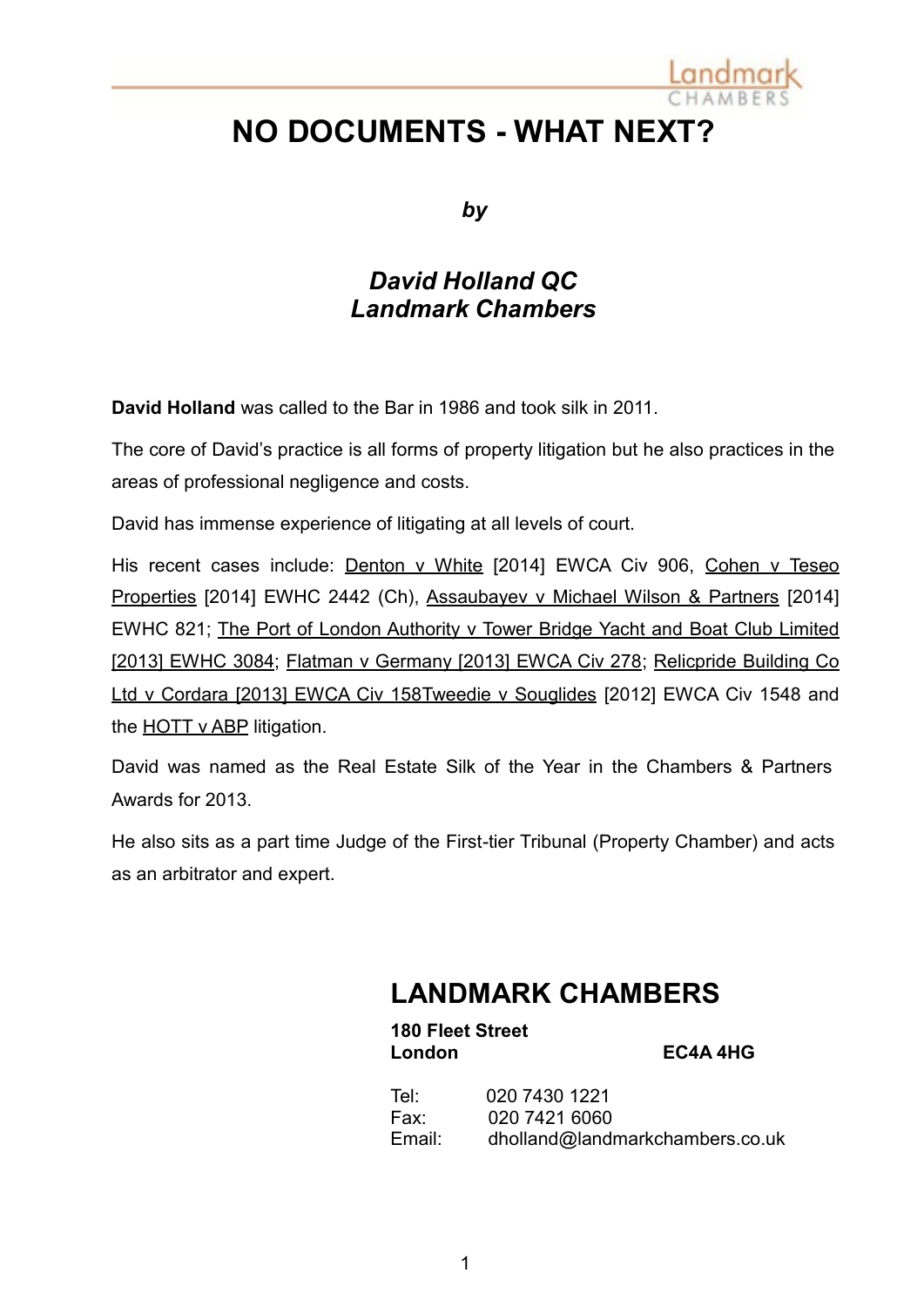- 1. The answer to the question: "No documents-what next?" of course very much depends on the context in which you ask it. One might for example have to give a very different answer if one had just been involved in a car accident than one might give if stopped in the street by a policeman in North Korea. However, the context in which I have chosen to attempt to answer the question is that of a property owner faced with an individual or company occupying its property without the benefit of a formal written lease.
- 2. The very recent Court of Appeal case of BARCLAYS WEALTH TRUSTEES V ERIMUS [2014] 2 P&CR 4 has provided an example of the problems which can arise. In my view, that case has simply restated long-standing orthodoxy. Thus I do not purport in this talk to "break any new ground" or do anything other than remind my audience of what they no doubt already knew. However, on the basis that: (a) I was specifically invited to talk to you on this topic; and (b) it doesn't do any harm to have ones memory jogged, I shall sally forth regardless.

### General Principles: Street v Mountford

- 3. The problem arises of course as it is perfectly possible to create a valid oral tenancy.
- 4. A lease for three years or less at the best rent which can reasonably be obtained without taking a fine (i.e. a market rent) may be created orally or in writing. A lease for more than three years must be by deed. Further of course, by section 2 of the 1989 Act an agreement for lease made on or after  $27^{th}$  September 1989 must be made in writing with all the agreed terms incorporated. However this does not apply in relation to an agreement to grant a short lease, that is one taking effect in possession for a term not exceeding three years. At the best rent which can reasonably be obtained without taking a fine. A periodic lease is of course a lease for less than three years.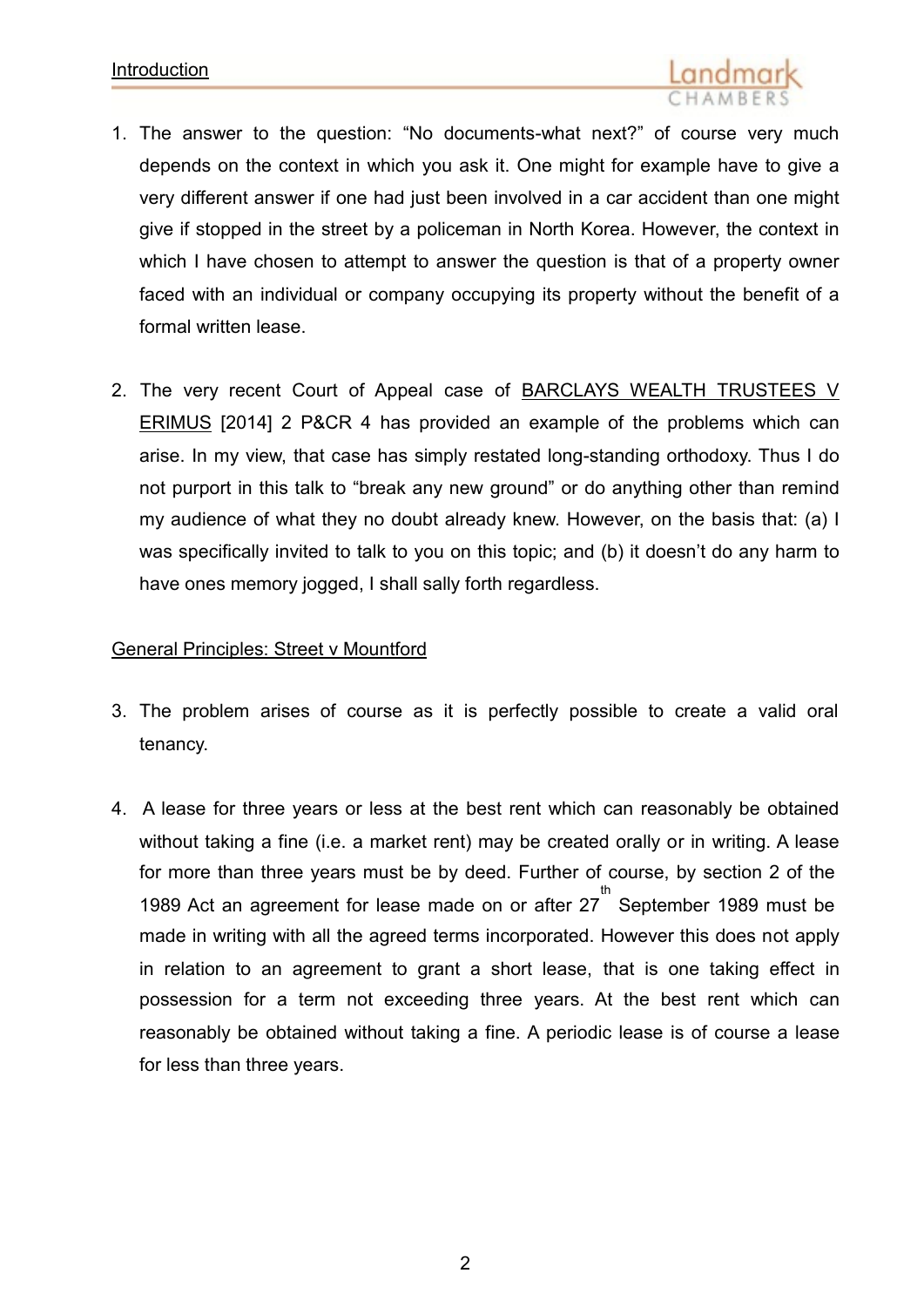- 5. The circumstances in which a lease can be created orally  $\text{or } (\text{with } a \text{ or } b)$ document, unintentionally) were definitively explored by the House of Lords in STREET V MOUNTFORD [1985] AC 809.
- 6. That case involved a written agreement for the occupation of two rooms in house in Boscombe. The brief written agreement described itself as a "licence" and with a view, clearly, to avoiding the provisions of the Rent Act 1977. The House of Lords held that, despite this label, the agreement created a tenancy. It was, crucially, accepted by the landlord that the effect of the agreement was to grant exclusive possession of the rooms to the tenant. However, the landlord sought to argue that, despite this, it was, as was stated, a licence.
- 7. Lord Templeman made a number of relevant observations.
- 8. Firstly, he emphasized that a tenancy is an estate in land which entails exclusive possession of premises for a term at a rent. He said:

*"In the case of residential accommodation there is no difficulty in deciding whether the grant confers exclusive possession. An occupier of residential accommodation at a rent for a term is either a lodger or a tenant. The occupier is a lodger if the landlord provides attendance or services which require the landlord or his servants to exercise unrestricted access to and use of the premises… If on the other hand residential accommodation is granted for a term at a rent with exclusive possession, the landlord providing neither attendance nor services, the grant is a tenancy; any express reservation to the landlord of limited rights to enter and view the state of the premises and to repair and maintain the premises only serves to emphasise the fact that the grantee is entitled to exclusive possession and is a tenant….There can be no tenancy unless the occupier enjoys exclusive possession; but an occupier who enjoys exclusive possession is not necessarily a tenant. He may be owner in fee simple, a trespasser, a mortgagee in possession, an object of charity or a service occupier. To constitute a tenancy the occupier must be granted exclusive possession for a fixed or periodic term certain in consideration of a premium or periodical payments. The grant may be express, or may be inferred where the owner accepts weekly or other periodical payments from the occupier."*

9. He emphasised that, it is the substance and effect of the agreement which the court has to look at. The labels which the parties attach to it are not necessarily decisive:

*"…the consequences in law of the agreement, once concluded, can only be determined by consideration of the effect of the agreement. If the agreement satisfied all the requirements of a tenancy, then the agreement produced a*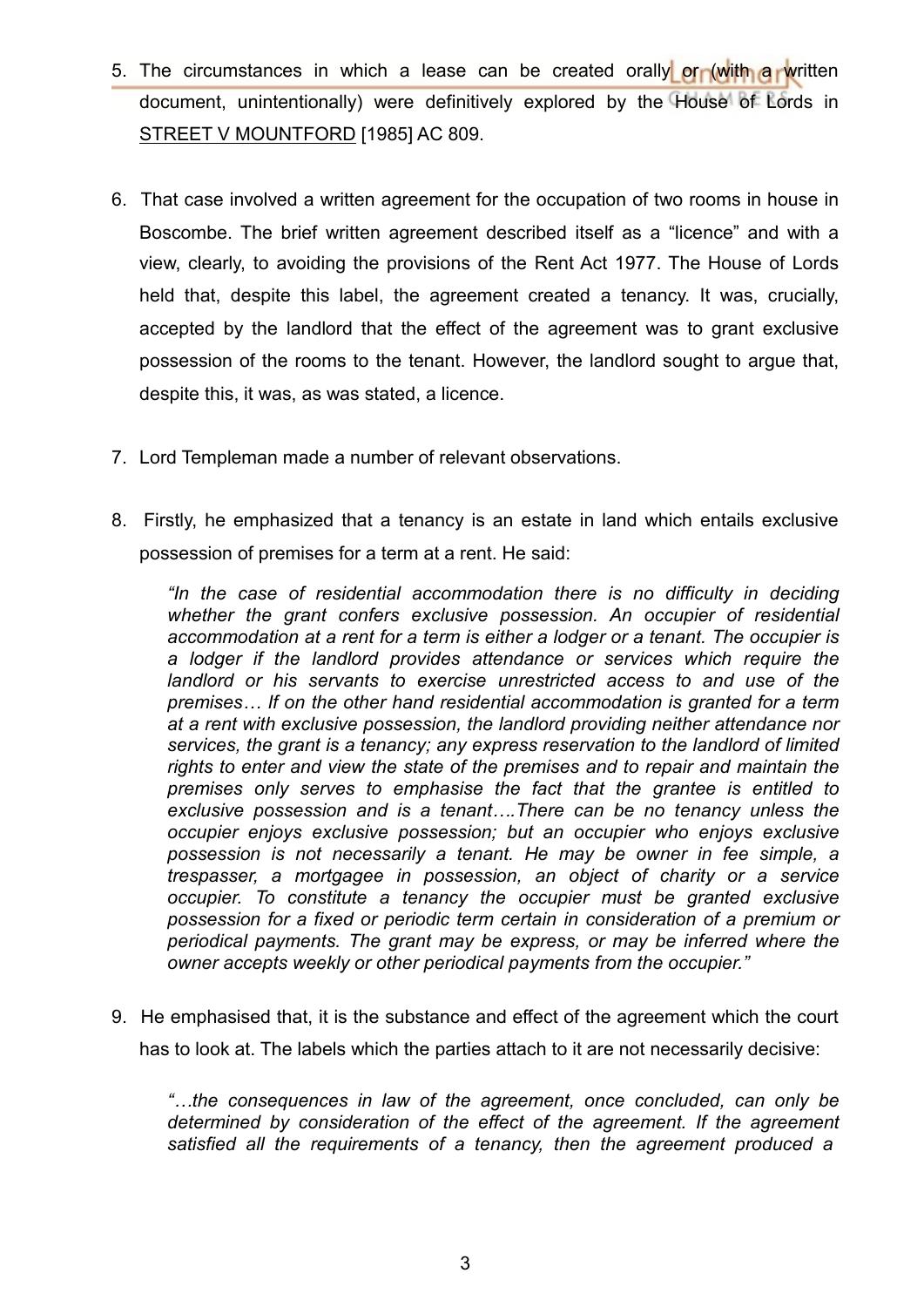*tenancy and the parties cannot alter the effect of the agreement by insisting that they only created a licence. The manufacture of a five-pronged implement for manual digging results in a fork even if the manufacturer, unfamiliar with the English language, insists that he intended to make and has made a spade."*

He continued:

*"My Lords, the only intention which is relevant is the intention demonstrated by the agreement to grant exclusive possession for a term at a rent."*

10.However he made clear that there were certain circumstances in which an agreement which granted exclusive possession to the occupier in return for a regular money payment might not be a tenancy:

*"The intention to create a tenancy was negatived if the parties did not intend to enter into legal relationships at all, or where the relationship between the parties was that of vendor and purchaser, master and service occupier, or where the owner, a requisitioning authority, had no power to grant a tenancy. These exceptional circumstances are not to be found in the present case where there has been the lawful, independent and voluntary grant of exclusive possession for a term at a rent…*

*Legal relationships to which the grant of exclusive possession might be referable and which would or might negative the grant of an estate or interest in the land include occupancy under a contract for the sale of the land, occupancy pursuant to a contract of employment or occupancy referable to the holding of an office. But where as in the present case the only circumstances are that residential accommodation is offered and accepted with exclusive possession for a term at a rent, the result is a tenancy."*

11.The effect of this landmark decision was summarised by Lord Hoffmann in the subsequent House of Lords case of BRUTON V LONDON AND QUADRANT [2000] 1 AC 406:

*The decision of this House in* Street v. [Mountford](http://login.westlaw.co.uk/maf/wluk/app/document?src=doc&linktype=ref&context=31&crumb-action=replace&docguid=IC01CD230E42811DA8FC2A0F0355337E9)…*is authority for the proposition that a "lease" or "tenancy" is a contractually binding agreement, not referable to any other relationship between the parties, by which one person gives another the right to exclusive occupation of land for a fixed or renewable period or periods of time, usually in return for a periodic payment in money. An agreement having these characteristics creates a relationship of landlord and tenant to which the common law or statute may then attach various incidents. The fact that the parties use language more appropriate to a different kind of agreement, such as a licence, is irrelevant if upon its true construction it has the identifying characteristics of a lease. The meaning of the agreement, for example, as to the*  extent of the possession which it grants, depend upon the intention of the *parties, objectively ascertained by reference to the language and relevant background... the classification of the agreement as a lease does not depend*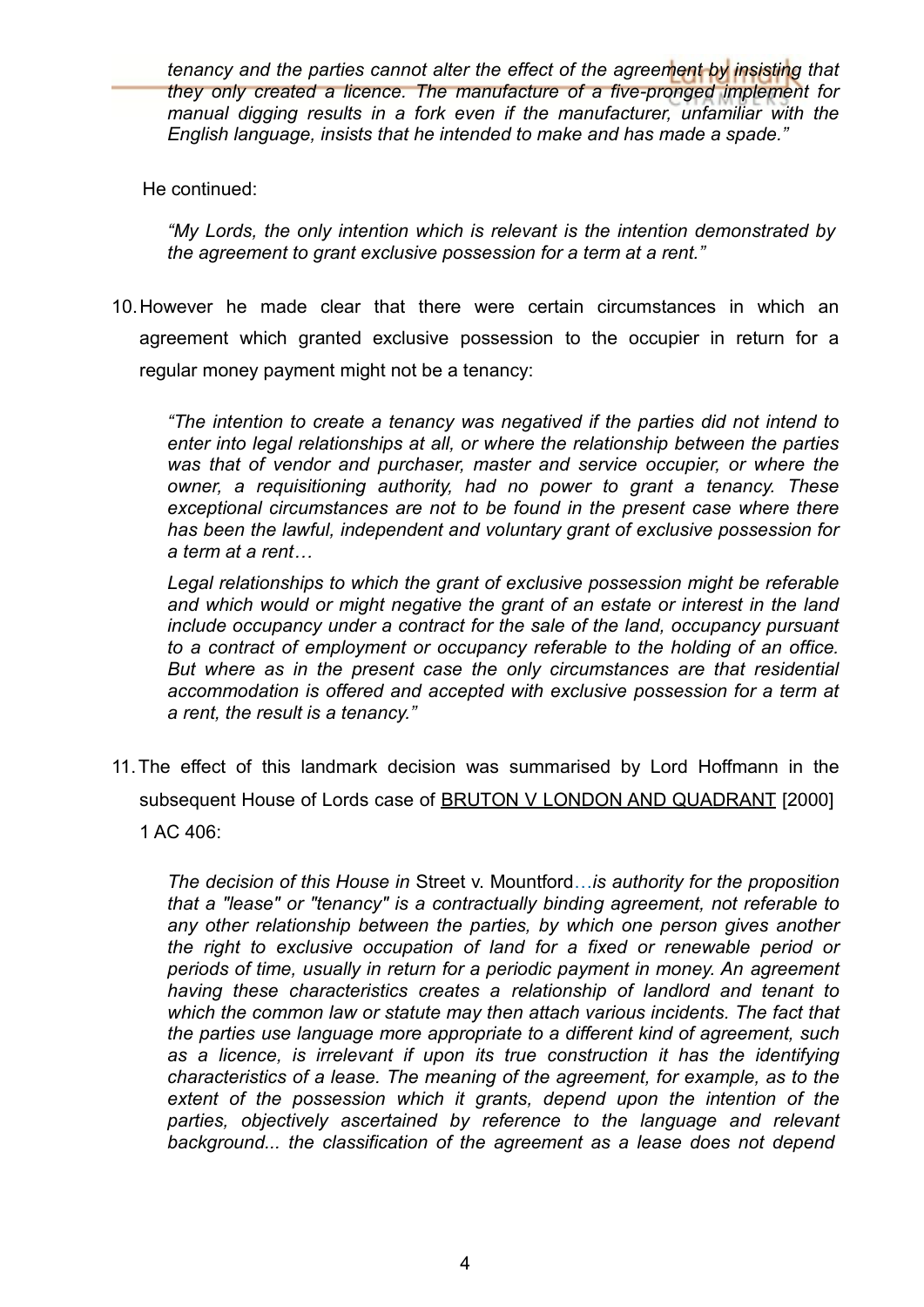*upon any intention additional to that expressed in the choice of terms. It is simply a question of characterising the terms which the parties have agreed. This is a question of law".*

#### Residential accommodation

12.The question of the status of an occupier of residential accommodation who is there pursuant to an oral, or indeed an inferred, agreement is these days of much less moment. Following the amendment to the Housing Act 1988 by section 96 of the Housing Act 1996, with effect from 28  $^{\text{th}}$  February 1997, an oral tenancy of residential accommodation will (save in certain exceptional circumstances) be an assured shorthold tenancy and thus terminable by the landlord merely on service of the requisite notice.

#### Commercial premises

- 13.However the exact status of an occupier of commercial premises **does** of course matter because the protection afforded by Part II of the Landlord and Tenant Act 1954 extends to both oral and written tenancies but does not extend to licences or to tenancies at will.
- 14.The difference between a tenancy at will and a periodic tenancy is as follows. A tenancy at will exists where the tenancy is on terms that either party may determine it at any time. A periodic tenancy, on the other hand, is one which continues from period to period indefinitely until determined by proper notice. For example, from year to year, quarter to quarter, month to month, or week to week. Failing agreement to the contrary, the notice of determination required is half a period in the case of a yearly tenancy but a full period in other cases. The essence of a tenancy at will is that it is terminable by either party on demand.
- 15.Issues can arise occasionally when someone is let into occupation of commercial premises before a written agreement is concluded or, more often, when a tenant holds over following the termination of a tenancy which was excluded from the 1954 Act.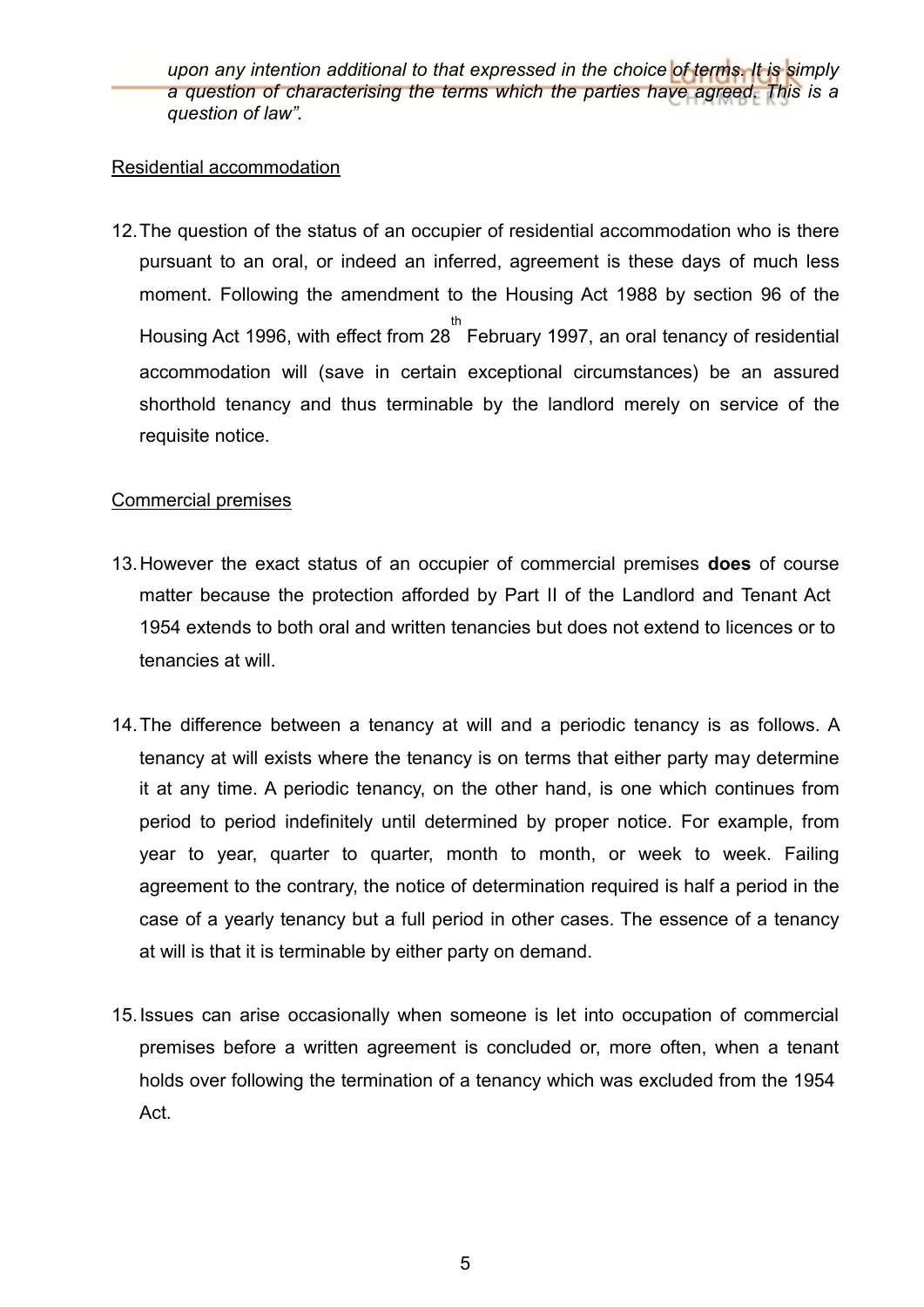

- 16.The leading case is still JAVAD V AQIL [1991] 1 WLR 1007. That was a case in which a person was let into occupation before the grant of a lease.
- 17.The facts were as follows. The tenant was a manufacturer of leather goods. He was desperate to find new accommodation for his enterprise. He agreed with the landlord that he could go into occupation of the premises (two rooms on Brick Lane London). He did so on 26 <sup>th</sup> June 1985. On entry he made payment to the landlord of £2,500 which, was expressed in a receipt signed by the landlord to be "rent for three months in advance." That arrangement was made in anticipation of the parties ultimately being able to agree the terms of a lease. A draft lease was thereafter prepared by the landlord's then solicitors and formed the basis of negotiations between the parties. The draft provided for a term of 10 years, at a rent of £10,000 per year, payable quarterly in advance. The tenant was to pay on completion, inter alia, a deposit of £2,500 in respect of potential damage to the property and arrears. Meanwhile the tenant remained in possession, apart from a brief period during which he absented himself on account of differences with the landlord, and on a further two occasions he paid rent on a quarterly basis (11<sup>th</sup> November 1985 and th January 1986). The tenant also spent £2000 installing electrical wiring at the premises. The parties failed to reach agreement on the question of the deposit, the negotiations eventually broke down, and the landlord, having demanded that the tenant vacate on 14 th February 1986, commenced proceedings in the county court for possession, asserting that the tenant was in occupation as a tenant at will. The tenant asserted that he was a periodic tenant protected under the 1954 Act. The Judge held for the landlord and the Court of Appeal upheld his decision.
- 18.The tenant submitted that, on proof of occupation and payment of rent by reference to a period, a rebuttable presumption arose in favour of there being a periodic tenancy. The Court of Appeal rejected this. The Court held that the extent of any right granted depended on the intention of the parties to be gleaned from the facts of the case. The court approved a statement made by Ormrod LJ in the earlier case of LONGRIGG BOROUGH & TROUNSON V SMITH [1979] 2 EGLR 42 as follows: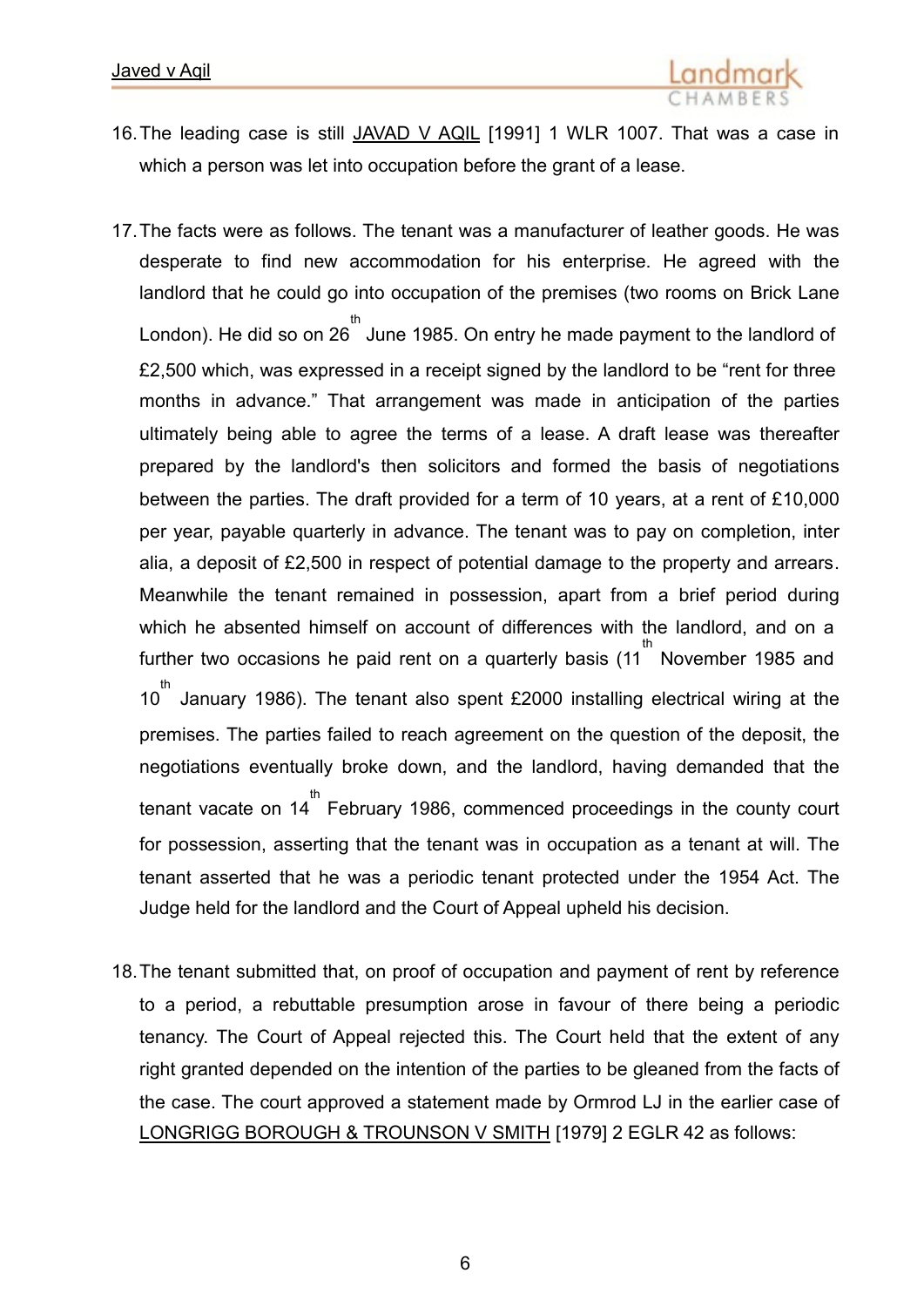*"The old common law presumption of a tenancy from the payment and*  acceptance of a sum in the nature of rent dies very hard. But I think the *authorities make it quite clear that in these days of statutory controls over the landlord's rights of possession, this presumption is unsound and no longer holds. The question now is a purely open question; it is simply: is it right and proper to infer from all the circumstances of the case, including the payments, that the parties had reached an agreement for a tenancy?"*

#### 19.Nicholls LJ said this:

*"As with other consensually-based arrangements, parties frequently proceed with an arrangement whereby one person takes possession of another's land for payment without having agreed or directed their minds to one or more fundamental aspects of their transaction. In such cases the law, where appropriate, has to step in and fill the gaps in a way which is sensible and reasonable. The law will imply, from what was agreed and all the surrounding circumstances, the terms the parties are to be taken to have intended to apply. Thus if one party permits another to go into possession of his land on payment of a rent of so much per week or month, failing more the inference sensibly and reasonably to be drawn is that the parties intended that there should be a weekly or monthly tenancy. Likewise, if one party permits another to remain in possession after the expiration of his tenancy. But I emphasise the qualification "failing more." Frequently there will be more. Indeed, nowadays there normally will be other material surrounding circumstances. The simple situation is unlikely to arise often, not least because of the extent to which statute has intervened in landlord-tenant relationships. Where there is more than the simple situation, the inference sensibly and reasonably to be drawn will depend upon a fair consideration of all the circumstances, of which the payment of rent on a periodical basis is only one, albeit a very important one. This is so, however large or small may be the amount of the payment."*

20.Most importantly for present purposes, he added:

*"Where parties are negotiating the terms of a proposed lease, and the prospective tenant is let into possession or permitted to remain in possession in advance of, and in anticipation of, terms being agreed, the fact that the parties have not yet agreed terms will be a factor to be taken into account in ascertaining their intention. It will often be a weighty factor. Frequently in such cases a sum called "rent" is paid at once in accordance with the terms of the proposed lease: for example, quarterly in advance. But, depending on all the circumstances, parties are not to be supposed thereby to have agreed that the prospective tenant shall be a quarterly tenant. They cannot sensibly be taken to have agreed that he shall have a periodic tenancy, with all the consequences flowing from that, at a time when they are still not agreed about the terms on which the prospective tenant shall have possession under the proposed lease, and when he has been permitted to go into possession or remain in possession merely as an interim measure in the expectation that all will be regulated and regularised in due course when terms are agreed and a formal lease granted."*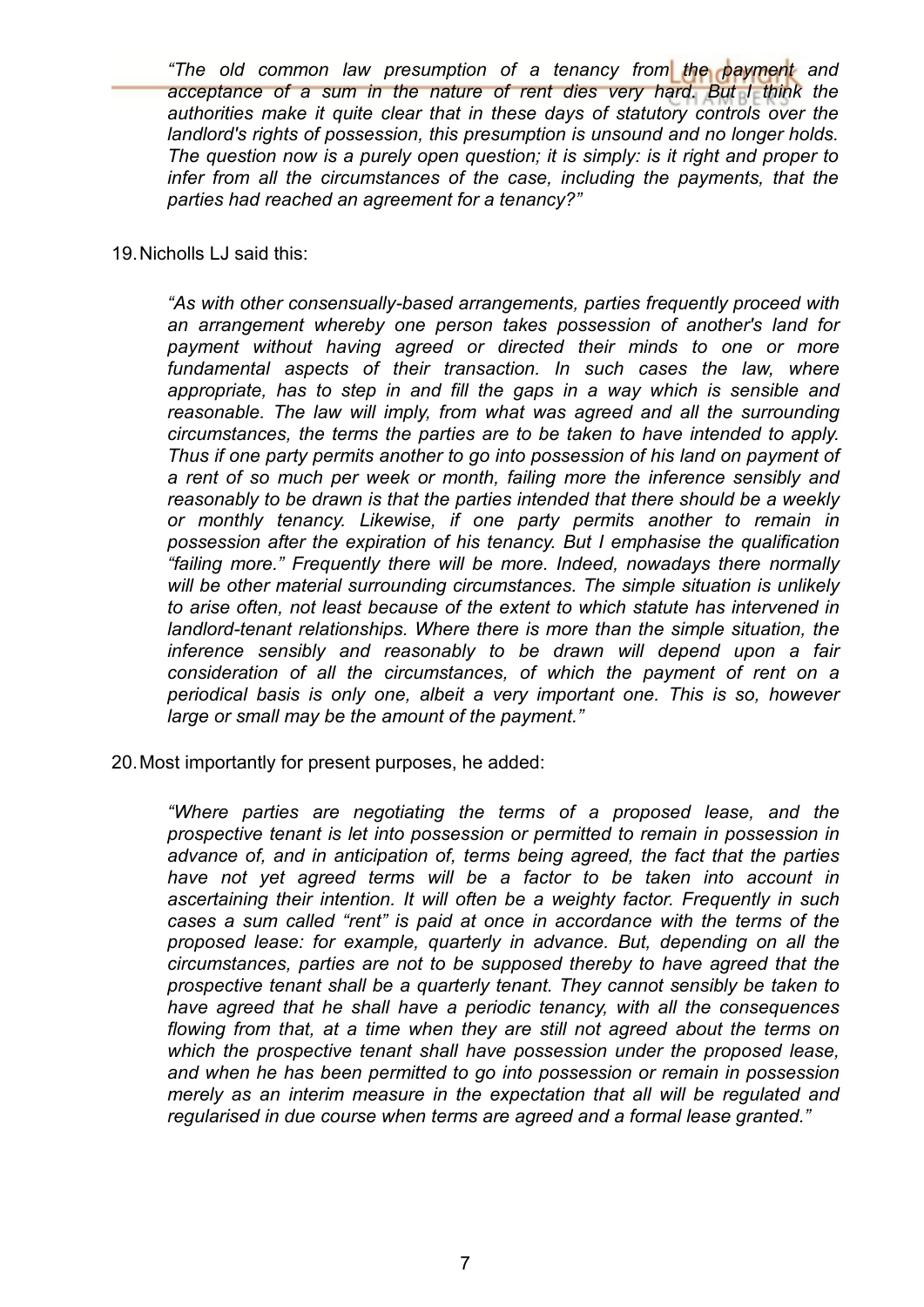# Landmark

21.Thus the fact that the parties are negotiating for the grant of a written tenancy but have not yet agreed the terms is a crucial factor militating against the finding that the arrangement is a periodic tenancy.

#### Subsequent cases

- 22. The approach adopted in the Aqil case has basically been approved in every subsequent case.
- 23.LONDON BAGGAGE COMPANY V RAILTRACK [2000] L&TR 439 is a holding over case the facts of which were as follows. The tenant occupied a left luggage unit on the station concourse at Charing Cross pursuant to a lease which commenced on  $30^{th}$  October 1994 and terminated on 29 $^{th}$  September 1998. On 23 $^{th}$  February 1998 the landlord served a notice pursuant to section 25 of the 1954 Act terminating the tenancy and indicating that it would oppose the grant of a new tenancy under ground (f) as it wanted to demolish and relocate the left luggage facilities. The tenant failed to serve the counter notice that was then required. However it remained in occupation. The landlord's agent made a note on its computer system that rent should not be accepted. However five quarters rent were paid by the tenant after September 1998 and, whereas none of these was passed on to the landlord by the agent, only one of these was returned to the tenant. During this period negotiations took place with a view to the tenant being granted a new lease of the new luggage office which the landlord intended to build. These negotiations finally ended in February 2000. On 14<sup>th</sup> March 2000 the tenant commenced proceedings for a declaration that it held the existing luggage office under a periodic tenancy within the 1954 Act. The judge rejected this claim.
- 24.Pumfrey J identified five considerations which he said applied. These are as follows:
	- (i) There is no rule that in a case in which the tenant holds over after the previous tenancy has been determined, tender and acceptance of rent will raise the presumption of a periodic tenancy.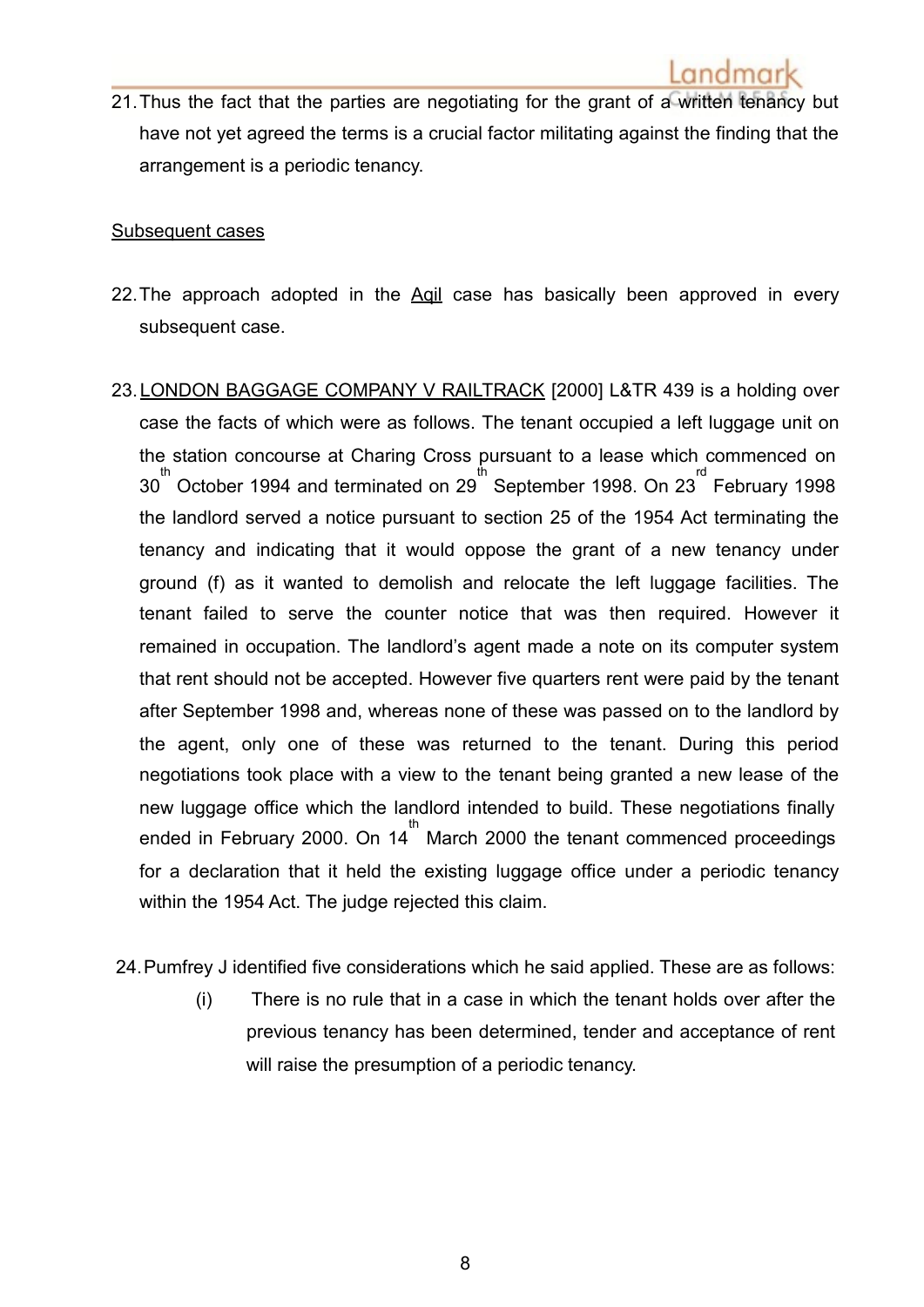- (ii) In deciding whether a periodic tenancy has come into existence, the court will look at the intention of the parties and all the surrounding circumstances.
- (iii) The intention of the parties, to which regard must be had, must be ascertained objectively. The parties' subjective and uncommunicated intentions are irrelevant.
- (iv) Where a contractual relationship is said to arise from conduct, the onus is on the party relying on the contract.
- (v) The holding over during the negotiation for a new tenancy is a classic instance of a case in which the only relationship which it is necessary to imply is a tenancy at will.
- 25.A case which went the other way is WALJI V MOUNT COOK [2002] 1 P&CR 13. The facts are somewhat complicated but are relevant. The case involved shop premises in Great Portland Street London. The premises were held on a headlease by R. The tenants were brothers who traded in partnership as "Fads Boutique". They occupied and traded from the premises before the grant of the sub-lease. On 10<sup>th</sup> February 1989 R granted a sub-lease of the premises to new company, F, which the brothers had set up to take such a lease. Two of the brothers were sureties. The sub-lease was for a term of seven years from 25<sup>th</sup> March 1989. However the new company never traded and was struck off the register in 1991 whereupon its sole asset (the sub-lease) vested in the Crown as bona vacantia. Meanwhile the brothers continued to occupy the premises and paid rent by cheques drawn on the partnership account. In May 1995 the mesne landlord R served notices addressed to the now struck off company under section 25 of the 1954 Act. No acknowledgment or counter notice was served.
- 26.However, crucially the Judge held that there took place in May 1995 a meeting between one of the brothers and the director of R. At that meeting the Judge held that the brother pointed out that the company had been struck off. The brother and the director agreed in principle that the brothers would be granted a new 7 year sublease on the same terms as the former sub-lease but with an increase in rent if airconditioning was installed. Nothing was said about the legal position pending the legal formalities. Neither party turned their mind to it. No legal formalities were ever

9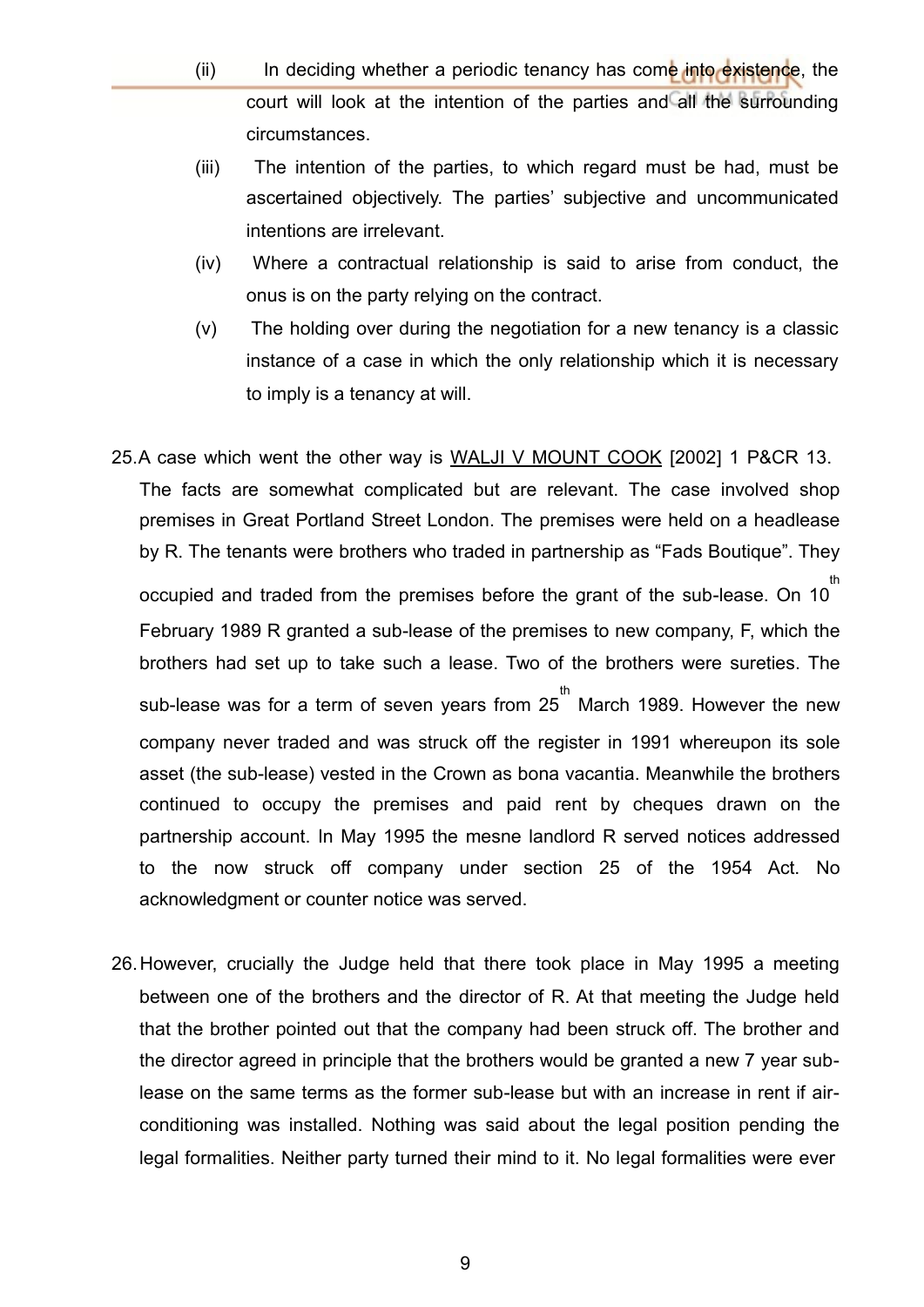

completed. The brothers continued in occupation and paid the same rent as before. The term in the original sub-lease expired at least notionally on 25  $^{\rm th}$  March 1995.

- 27.In the meantime, in a letter from Rs solicitors addressed to the company it was assertedthat it was "holding over". In the meantime, in correspondence with the freeholder, with whom it was negotiating a surrender of the headlease, R asserted that the tenant was occupying pursuant to a lease which had expired in 1996. R surrendered the headlease on 26<sup>th</sup> June 1997 at a price of over £1 million. The freeholder then brought proceedings seeking possession and the brothers asserted that they had a periodic tenancy protected by the 1954 Act. Both the Judge at first instance and the Court of Appeal held for the tenants.
- 28. The Court of Appeal, having recited the facts in detail and referred at length to Aqil stated that the Judge had sensibly and reasonably drawn the inference of a periodic tenancy from (a) what had been expressly agreed and (b) all the surrounding circumstances.
- 29.The key was the meeting in May 1995 between one of the brothers and the director of the then mesne landlord R. The major factors, the court held, were as follows:
	- (i) the brothers had been in occupation and had been paying the rent for some time;
	- (ii) in May 1995 R had been told that F (the tenant under the Underlease) no longer existed;
	- (iii) with that knowledge and on that basis R permitted the brothers to remain in occupation and accepted rent from them;
	- (iv) the terms of the proposed new underlease to the brothers were agreed subject to contract or lease;
	- (v) there were no continuing negotiations and neither side pressed for the grant of the lease; and
	- (vi) there was no indication that R was concerned (as would often be the case where a landlord lets someone into possession during negotiations for a lease) that the brothers should not be tenants with statutory protection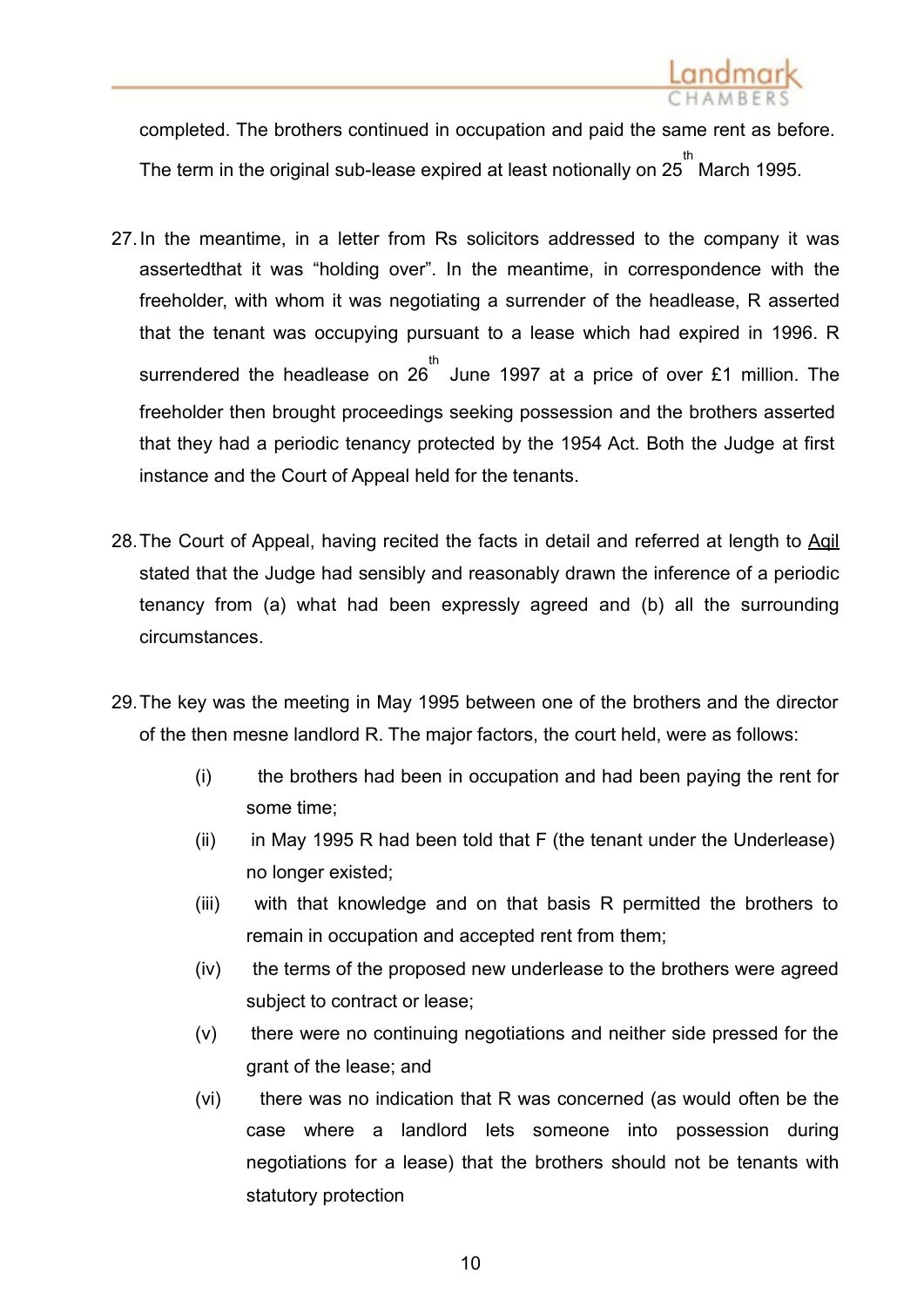

30.I think that this must be regarded as very much a case on its own facts. It is very much against the trend of the modern authorities. These lean very much against the imposition of a periodic tenancy where persons are in occupation of business premises without the benefit of a written agreement when there is a prospect of there being a written document in future. In the Barclays Wealth case (to which I am about to turn) the Waljicase was regarded as an example of:

*"a case in which the negotiations either broke down or came to an end but the tenant was allowed to remain in occupation paying the rent and other outgoings. In time the correct inference in such a case might be that the parties had chosen to regulate their legal relationship by something other than the grant of a new long lease and a periodic tenancy might then be implied."*

#### Barclays Wealth Trustees v Erimus Housing [2014] 2 P&CR 4

- 31.This case is unusual in that, reflecting perhaps the present market, it was the *landlord* who was asserting that the tenant had a periodic tenancy. The facts were as follows.
- 32.E was the tenant of office premises on the  $4^{th}$  to  $7^{th}$  floors of a building in Middlesbrough. It held them under a lease dated 9  $\overset{\text{th}}{ }$  November 2004 expiring on 31  $\overset{\text{st}}{ }$ October 2009. The lease was contracted out of the 1954 Act.
- 33.In May 2009 the landlord's agent wrote proposing discussions on the terms of a new lease. A meeting took place on  $6^{th}$  October 2009 and the landlord then wrote proposing a new lease of six years with breaks every two years at a modest increase in rent. The tenant made counter-proposals in an email dated 15 th January 2010 by which time of course the term had expired with E still in occupation and paying the same quarterly rent as under the expired lease. Sporadic negotiations continued. The next communication was on 16<sup>th</sup> November 2010 in which the tenant confirmed that it was "holding over". Further negotiations took place at what the Court of Appeal described as "a relatively leisurely pace" until 15 th June 2011 when it was confirmed in an email exchange that terms had been agreed for a renewal of the lease.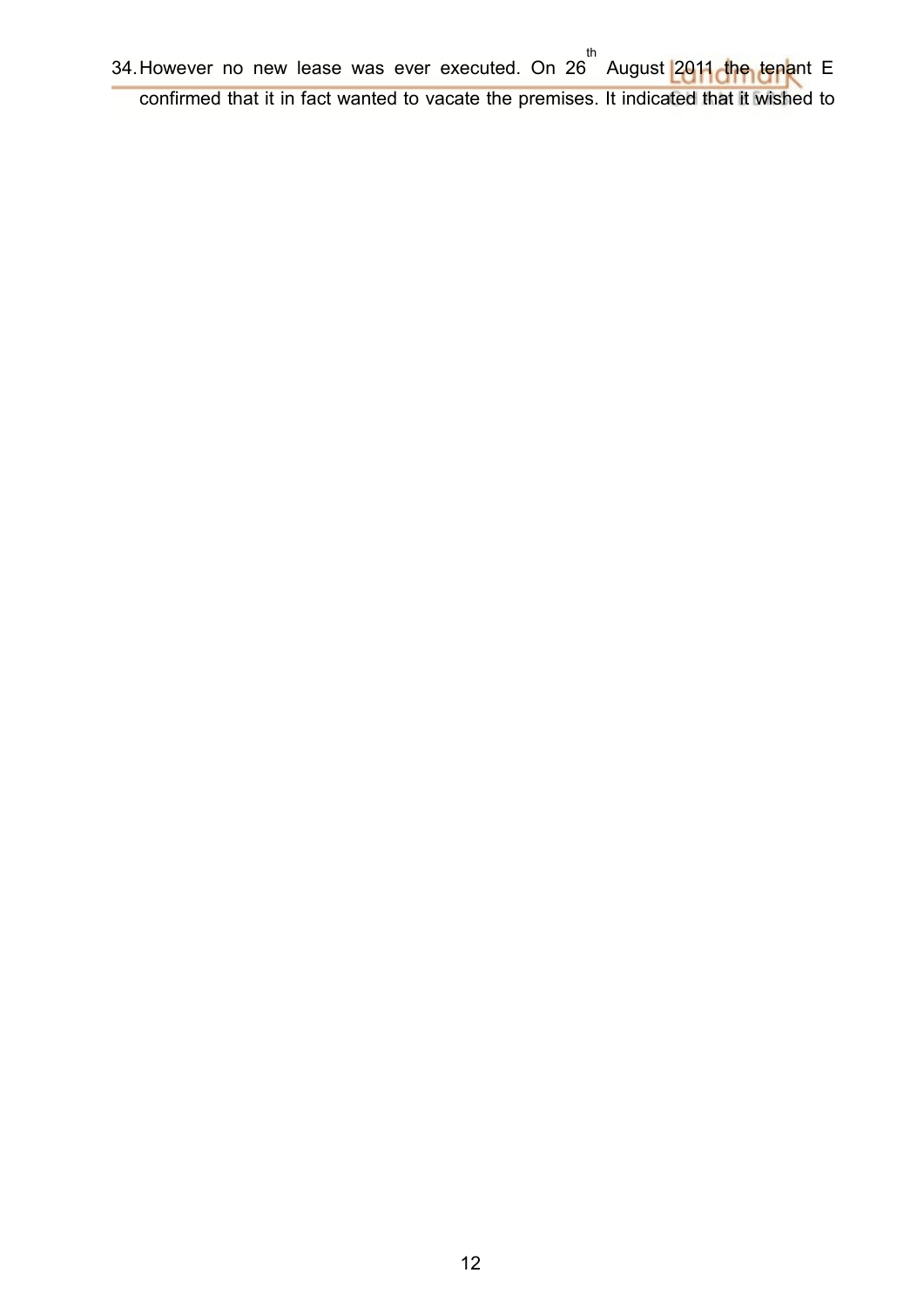vacate in March 2012. Nothing further occurred until an email on 3<sup>rd</sup> February 2012. Eventually the tenant served notice on 21<sup>st</sup> June 2012 that it would vacate on 28 th September 2012, which it did. This was of course nearly three years after the term date.

35. The issue in the case was whether the notice served by the tenant on 21  $^{\rm st}$  June 2012 was effective to bring to an end the tenancy of the premises which continued after the tenant held over at the end of the 2004 lease. If the legal effect of the tenant's continued occupation was to create a tenancy at will on the same terms as to rent as the expired lease then it was common ground that the notice given on 21 st June 2012 which expired on 28 th September 2012 (when E vacated the premises) was effective to terminate the tenancy. However the landlord contended that E in fact held over under a periodic yearly tenancy which could not be terminated except by at least six months' notice served to expire on 31 October 2013. By May 2012 it was too late for them to serve an effective contractual notice for 31 October 2012 or to comply with the [1954](http://login.westlaw.co.uk/maf/wluk/app/document?src=doc&linktype=ref&context=60&crumb-action=replace&docguid=I609AB1B0E42311DAA7CF8F68F6EE57AB) Act which would have applied to a new periodic tenancy as opposed to a tenancy at will. [Section 24\(2\)](http://login.westlaw.co.uk/maf/wluk/app/document?src=doc&linktype=ref&context=60&crumb-action=replace&docguid=I6A23A4B1E44811DA8D70A0E70A78ED65) of the Act would have required E to have given the contractual period of notice. Thus in effect the landlord was claiming that the tenant owed it rent until 31  $\overline{\phantom{a}^{\rm st}}$  October 2013.

- 36.The Judge at first instance found for the landlord. The Court of Appeal allowed the tenant's appeal. Having recited the facts, it cited at length from the judgment of Nicholls LJ in the Aqil case.
- 37.Patten LJ said this:

*"When a party holds over after the end of the term of a lease he does so, without more, as a tenant on sufferance until his possession is consented to by the landlord. With such consent he becomes at the very least a tenant at will and his continued payment of the rent is not inconsistent with his remaining a tenant at will even though the rent reserved by the former lease was an annual rent. The payment of rent gives rise to no presumption of a periodic tenancy. Rather, the parties' contractual intentions fall to be determined by looking objectively at all relevant circumstances. The most obvious and most significant circumstance in the present case, as in* [Javad](http://login.westlaw.co.uk/maf/wluk/app/document?src=doc&linktype=ref&context=60&crumb-action=replace&docguid=ICCA788C0E42711DA8FC2A0F0355337E9) v Aqil *, was the fact that the parties were in negotiation for the grant of a new formal lease. In these circumstances, as in any other subject to contract negotiations, the obvious and almost overwhelming inference will be that the parties did not intend to enter into any intermediate contractual arrangement inconsistent with remaining parties to ongoing*